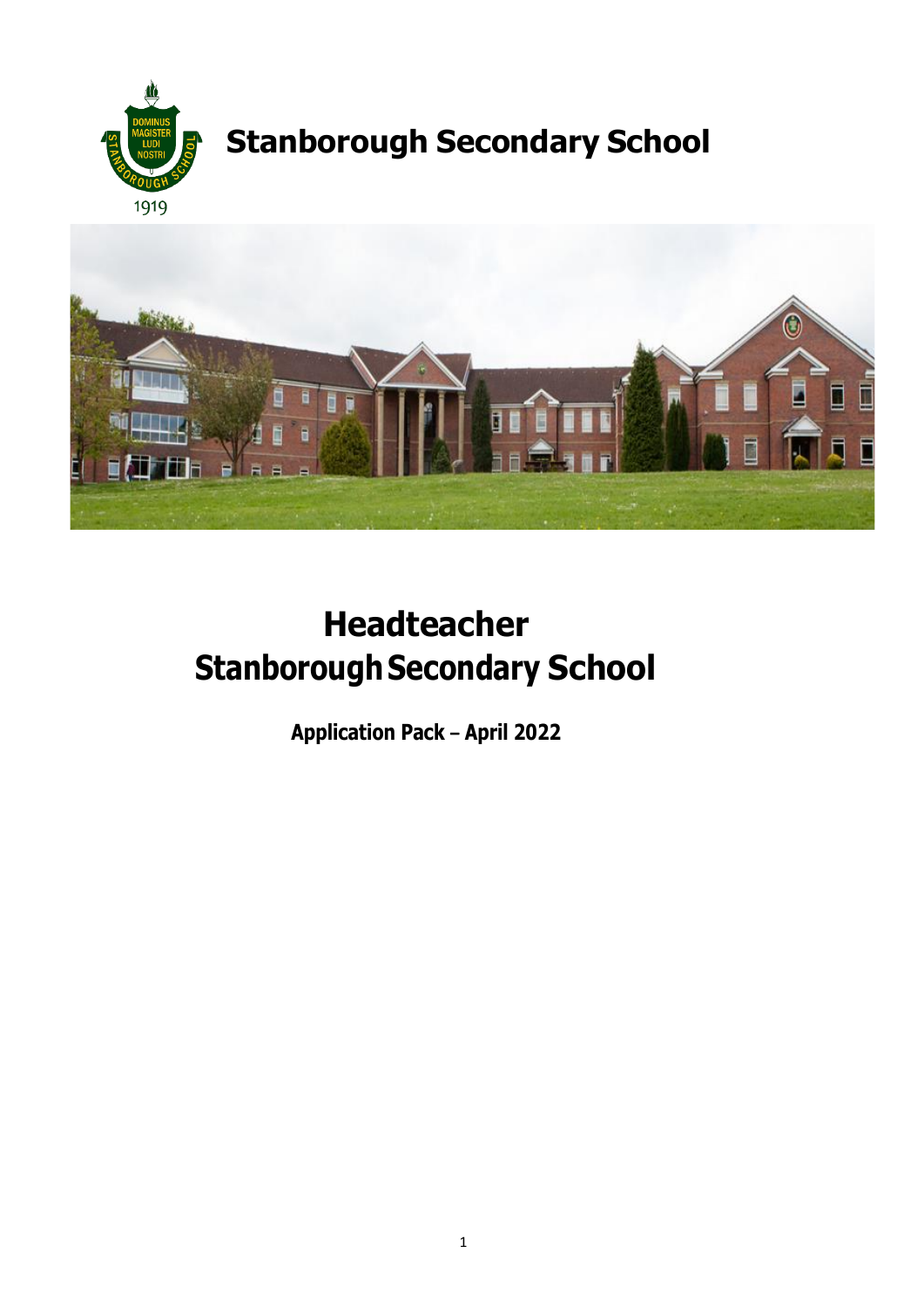## **Contents**

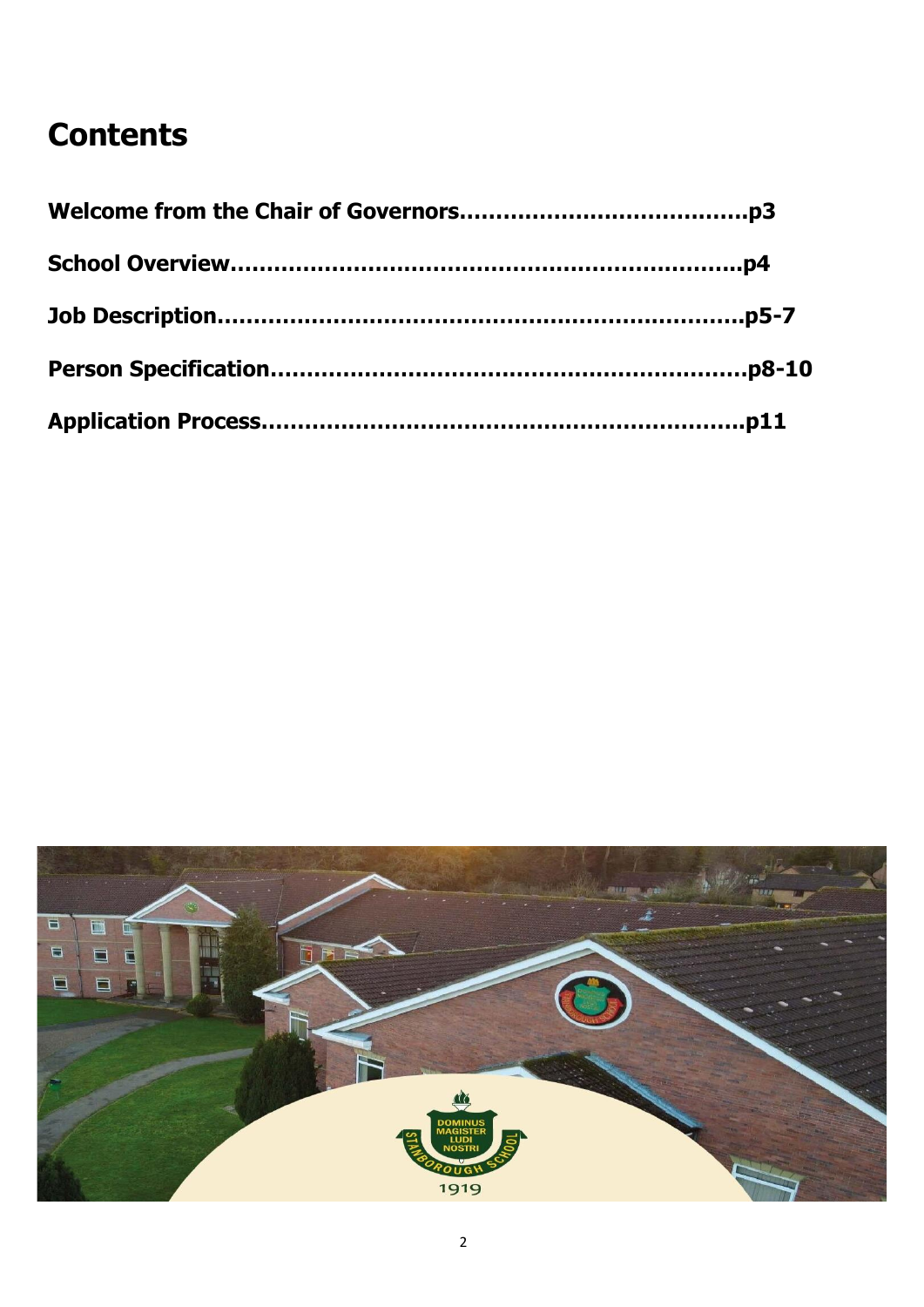

## **Welcome from the Chair of Governors**

Dear Candidate

The Trustees of the Stanborough Secondary School are seeking to appoint an inspirational and dynamic leader who will build on the success of Stanborough Secondary School and lead it to even greater achievements.

Stanborough School was founded in 1919. It originally catered primarily to the children of overseas missionaries. Over the years, the school began to cater for a wider range of students. The school grounds are over 40 acres and they are utilised by the students in sporting and relaxation activities. The school strives to model the highest standards and has an outstanding reputation for pastoral care.

This vacancy has arisen due to the end of term of the interim Headteacher. We are now seeking a suitable candidate to take the school on the next stage of its journey, leading the staff and students to further success.

Stanborough Secondary School has many unique qualities and a very special ethos. It deserves an outstanding new leader, and we are seeking an exceptional candidate who has a proven track record of success, and the potential to develop the school further.

Applications should be submitted on the application form included in this pack and should be accompanied by a covering letter that is no more than two sides of A4.

Curriculum vitae will not be accepted. All applications should be sent to [kguthrie@adventist.uk](mailto:kguthrie@adventist.uk) by 4pm on Friday 13 May 2022.

I do hope that this application pack provides you with the inspiration and information that you require to apply, but do not hesitate to contact Kerrine Guthrie, the Clerk to the Governing Body, should you require additional details or to arrange a school visit.

Yours sincerely

**Pastor Eglan Brooks Chair of Governors**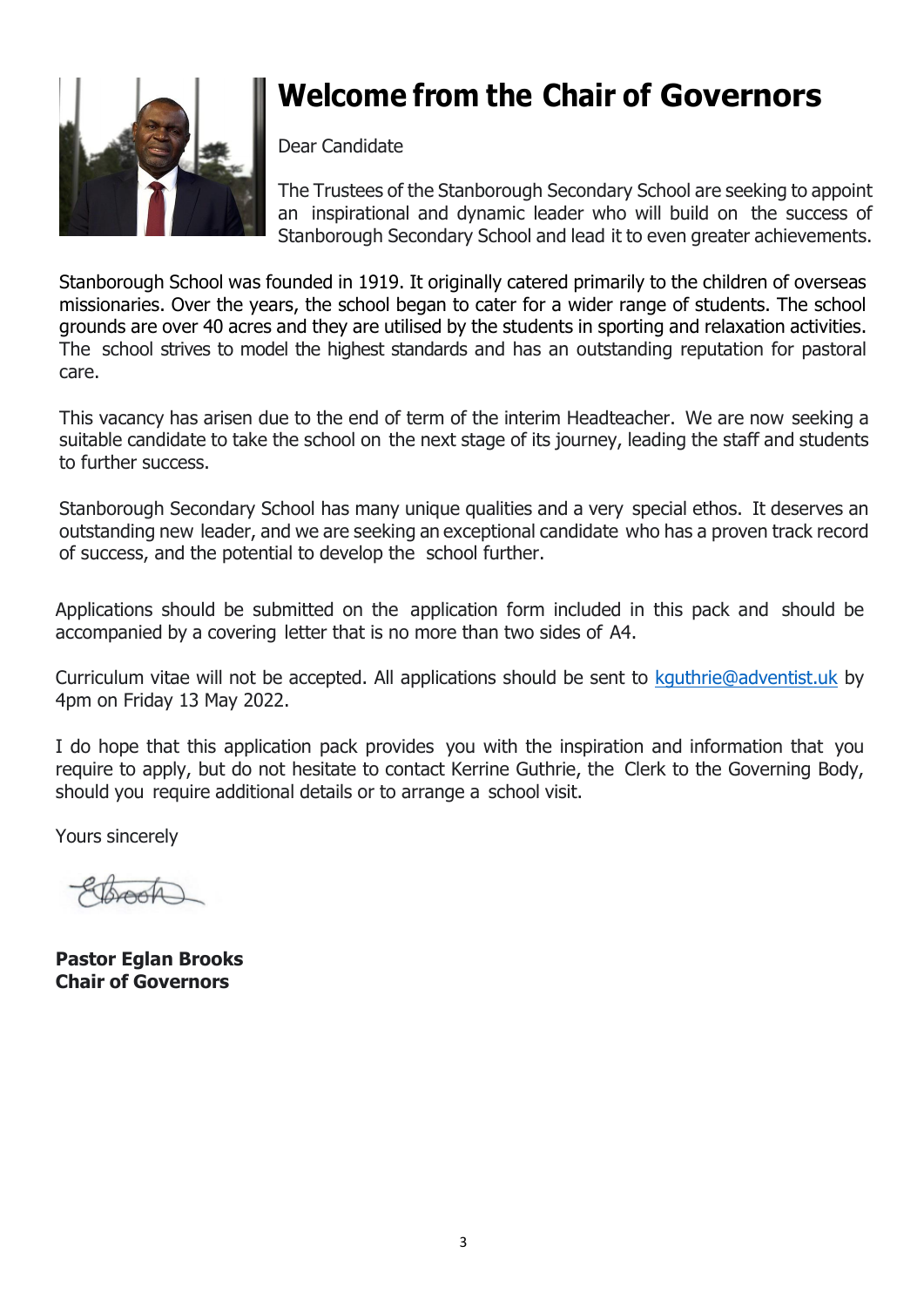## **School Overview**

Stanborough is a co-educational Independent Christian School, unique in its diverse pupil intake and personalised approach to teaching. We teach a broad and balanced curriculum, catered to meet the needs of students from all backgrounds, including disadvantaged students and those with Specific Educational Needs. Many of our students arrive at Stanborough school below national expectation and leave having made excellent progress - allowing for excellent GCSE results.

Academic rigour is foundational for us at Stanborough. However, we are passionate about far more than this. We enjoy seeing young people understand their value, learn to honour and encourage others and contribute to the wider school community. Parents who choose to send their children to Stanborough recognise the school's commitment to academic excellence, and value the school's belief in intelligent moral values, and its outstanding pastoral care. They appreciate the school's family atmosphere, and the wealth that lies in its happy and wellbalanced pupils.

Small classes and excellent pastoral care enable us to challenge and support each individual in their learning and in building good interpersonal skills. Our values of Excellence, Respect, Courage and Resilience enable young people to grow in confidence and their appreciation of each other.

Our philosophy, epitomised in our motto "God is the Master of our School", has shaped many generations of families educated at Stanborough since 1919. The school's Christian roots make it welcoming to pupils of all faiths and backgrounds, from every corner of the world. Past students have followed a variety of distinguished careers in Business, Education, Law, Medicine and Theology.

Located in over 40 acres of beautiful parkland and only 30 minutes from London, the school provides an ideal setting for learning.

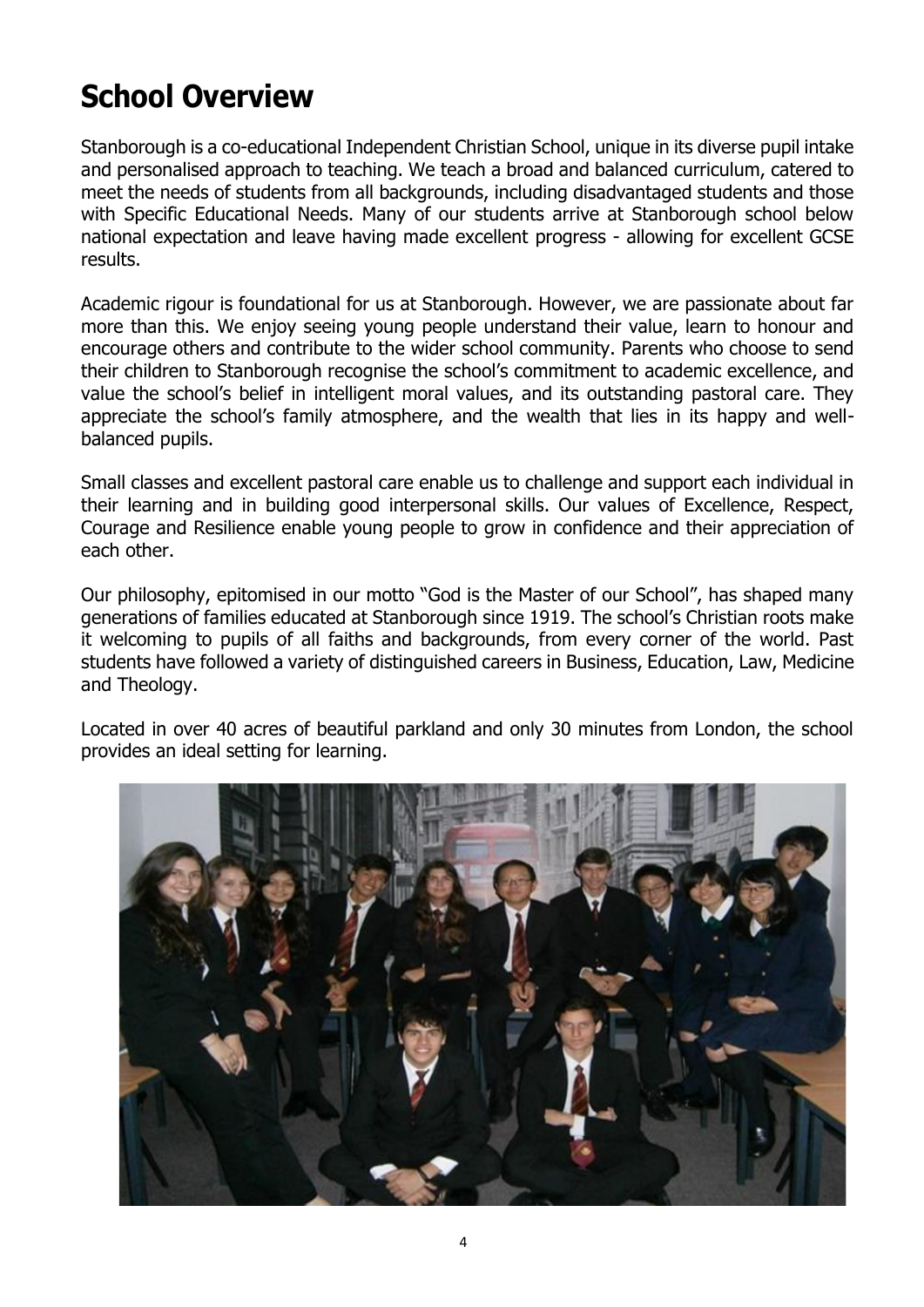

## **Job description: Headteacher**

## Job details

| Location:               | Watford, England                                            |
|-------------------------|-------------------------------------------------------------|
| <b>Seniority Level:</b> | Executive                                                   |
| <b>Employment Type:</b> | <b>Full-time Permanent</b>                                  |
| Hours:                  | 37.5 hours per week                                         |
| <b>Start Date:</b>      | 1 September 2022                                            |
| Salary:                 | £42,295.20 - £50,191.20                                     |
|                         | annual Seventh-day Adventist Denominational pay scale range |
| <b>Benefits:</b>        | <b>Employer Group Pension Scheme</b>                        |
|                         | Income and Life Insurance (conditions apply)                |
|                         | Learning and Development financial support                  |
| <b>Reporting to:</b>    | Board of Governors/Trustees                                 |

## Main purpose

The headteacher will:

- Establish and sustain the school's Seventh-day Adventist Christian ethos and strategic direction together with the governing board and through consultation with the school community.
- Establish and oversee systems, processes and policies so the school can operate effectively.
- Identify problems and barriers to school effectiveness, and develop strategies for school improvement that are realistic, timely and suited to the school's context.
- Make sure these school improvement strategies are effectively implemented.
- Monitor progress towards achieving the school's aims and objectives.
- Allocate financial resources appropriately, efficiently and effectively.

## **Qualities**

The headteacher will:

- Uphold public trust in school leadership and maintain high standards of ethics, behaviour and professional conduct.
- Build positive and respectful relationships across the school community.
- Serve in the best interests of the school's pupils.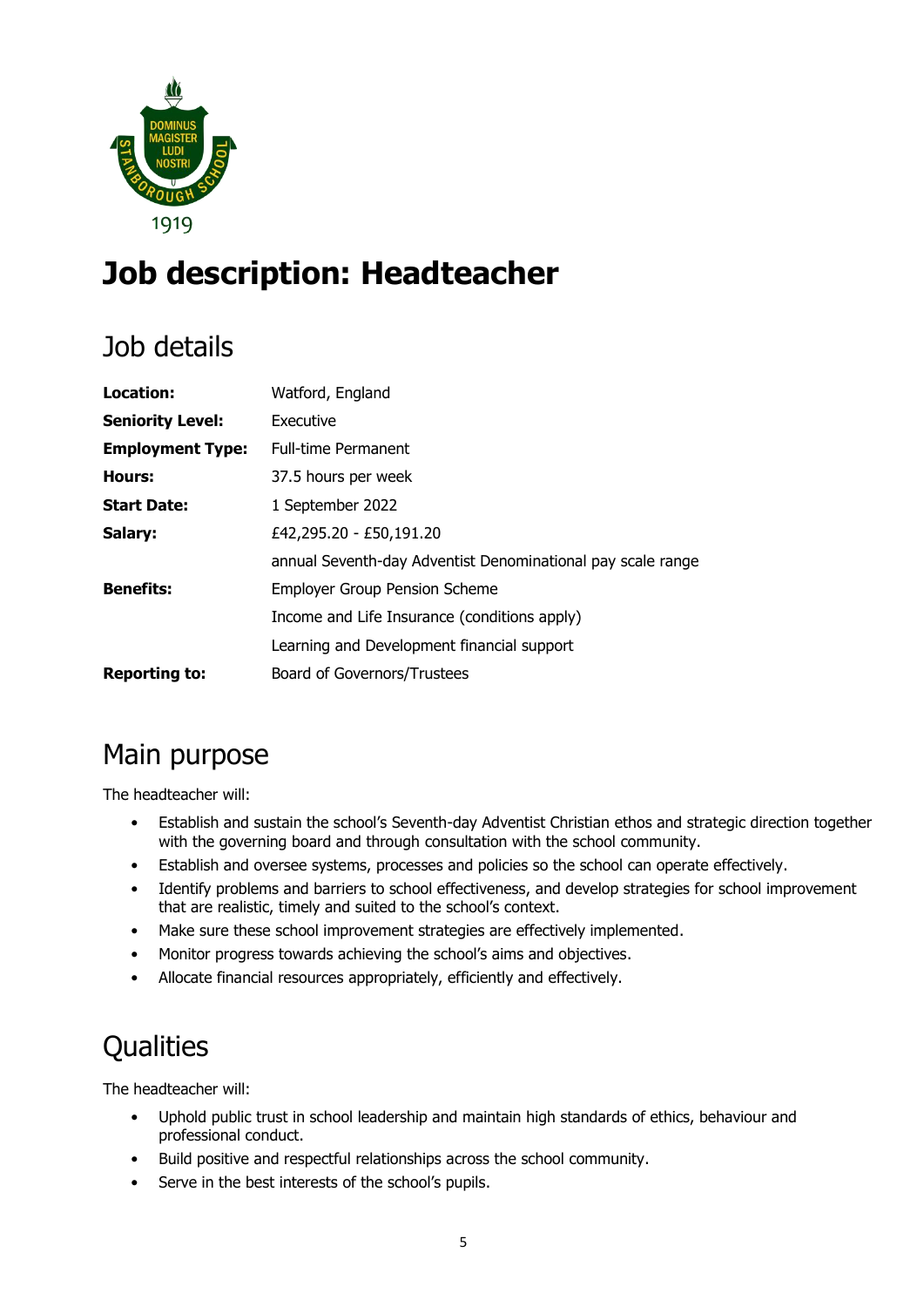## Duties and responsibilities

#### **School culture and behaviour**

The headteacher will:

- Create a culture where pupils experience a positive and enriching school life.
- Uphold educational standards in order to prepare pupils from all backgrounds for their next phase of education and life.
- Ensure a culture of staff professionalism.
- Encourage high standards of behaviour from pupils, built on rules and routines that are understood by staff and pupils and clearly demonstrated by all adults in school.
- Use consistent and fair approaches to managing behaviour, in line with the school's behaviour policy.

#### **Teaching, curriculum and assessment**

The headteacher will:

- Establish and sustain high-quality teaching across all subjects and phases, based on evidence.
- Ensure teaching is underpinned by subject expertise.
- Effectively use formative assessment to inform strategy and decisions.
- Ensure the teaching of a broad, structured and coherent curriculum.
- Establish curriculum leadership, including subject leaders with relevant expertise and access to professional networks and communities.
- Use valid, reliable and proportionate approaches to assessing pupils' knowledge and understanding of the curriculum.

### **Additional and special educational needs (SEN) and disabilities**

The headteacher will:

- Promote a culture and practices that enables all pupils to access the curriculum.
- Have ambitious expectations for all pupils with SEN and disabilities.
- Make sure the school works effectively with parents, carers and professionals to identify additional needs and provide support and adaptation where appropriate.
- Make sure the school fulfils statutory duties regarding the [SEND Code of Practice.](https://www.gov.uk/government/publications/send-code-of-practice-0-to-25)

#### **Managing the school**

The headteacher will:

- Ensure staff and pupils' safety and welfare through effective approaches to safeguarding, as part of duty of care.
- Manage staff well with due attention to workload.
- Ensure rigorous approaches to identifying, managing and mitigating risk.

#### **Professional development**

The headteacher will:

- Ensure staff have access to appropriate, high standard professional development opportunities.
- Keep up to date with developments in education.
- Seek training and continuing professional development to meet needs.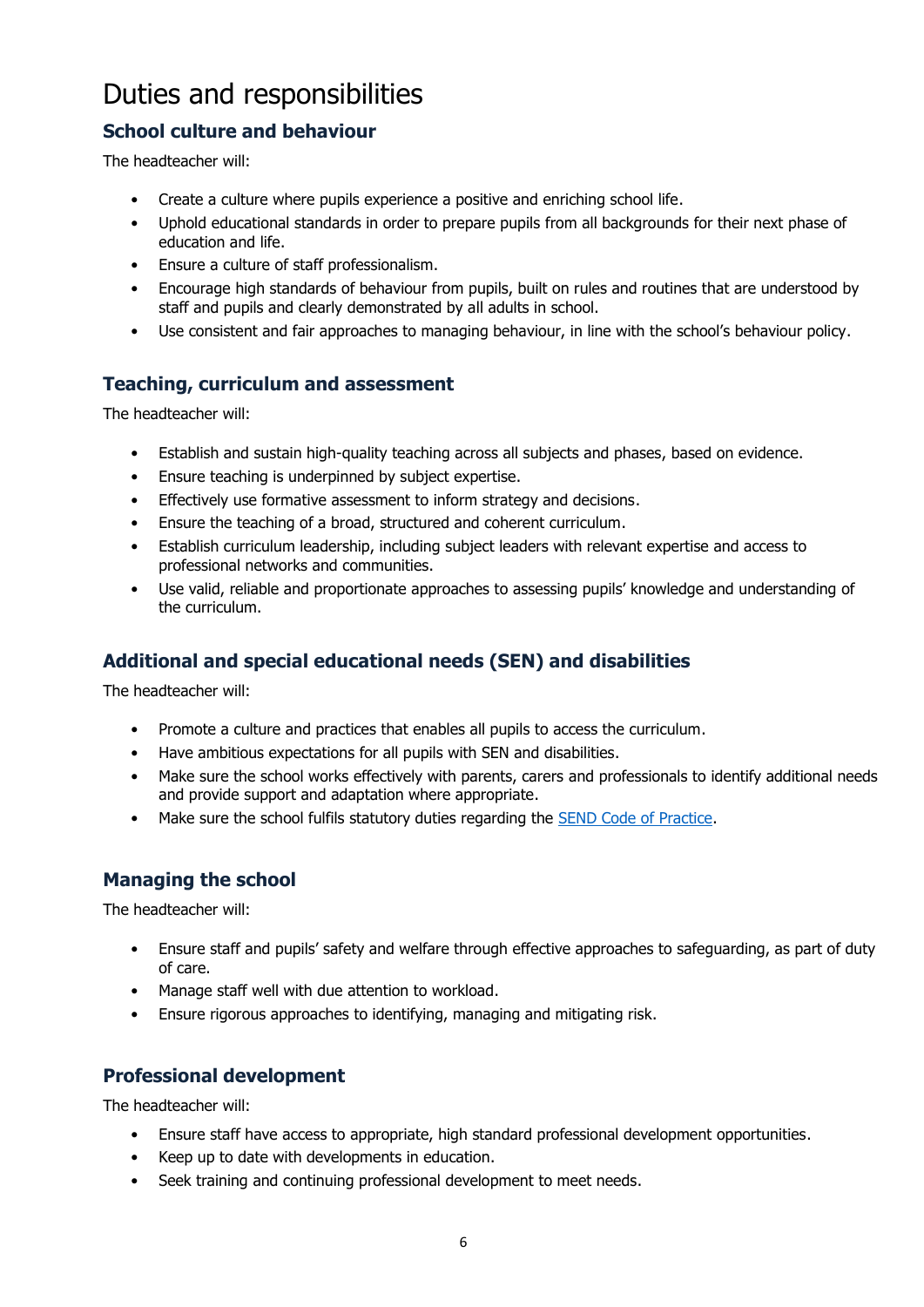#### **Governance, accountability and working in partnership**

The headteacher will:

- Understand and welcome the role of effective governance, including accepting responsibility.
- Ensure that staff understand their professional responsibilities and are held to account.
- Ensure the school effectively and efficiently operates within the required regulatory frameworks and meets all statutory duties.
- Work successfully with other schools and organisations.
- Maintain working relationships with fellow professionals and colleagues to improve educational outcomes for all pupils.

#### **Spiritual Leadership**

The headteacher will:

- Model spiritual leadership to both staff and pupils as a committed Seventh-day Adventist in a growing relationship with Jesus Christ.
- Possess a thorough understanding of the philosophy and operations of Seventh-day Adventist schools and a strong desire to ensure an SDA identity in the school; recognising this as the "the harmonious development of the physical, the mental, and the spiritual power" and that "In the highest sense the work of education and work of redemption are one..." (Education, pg 13 & 30)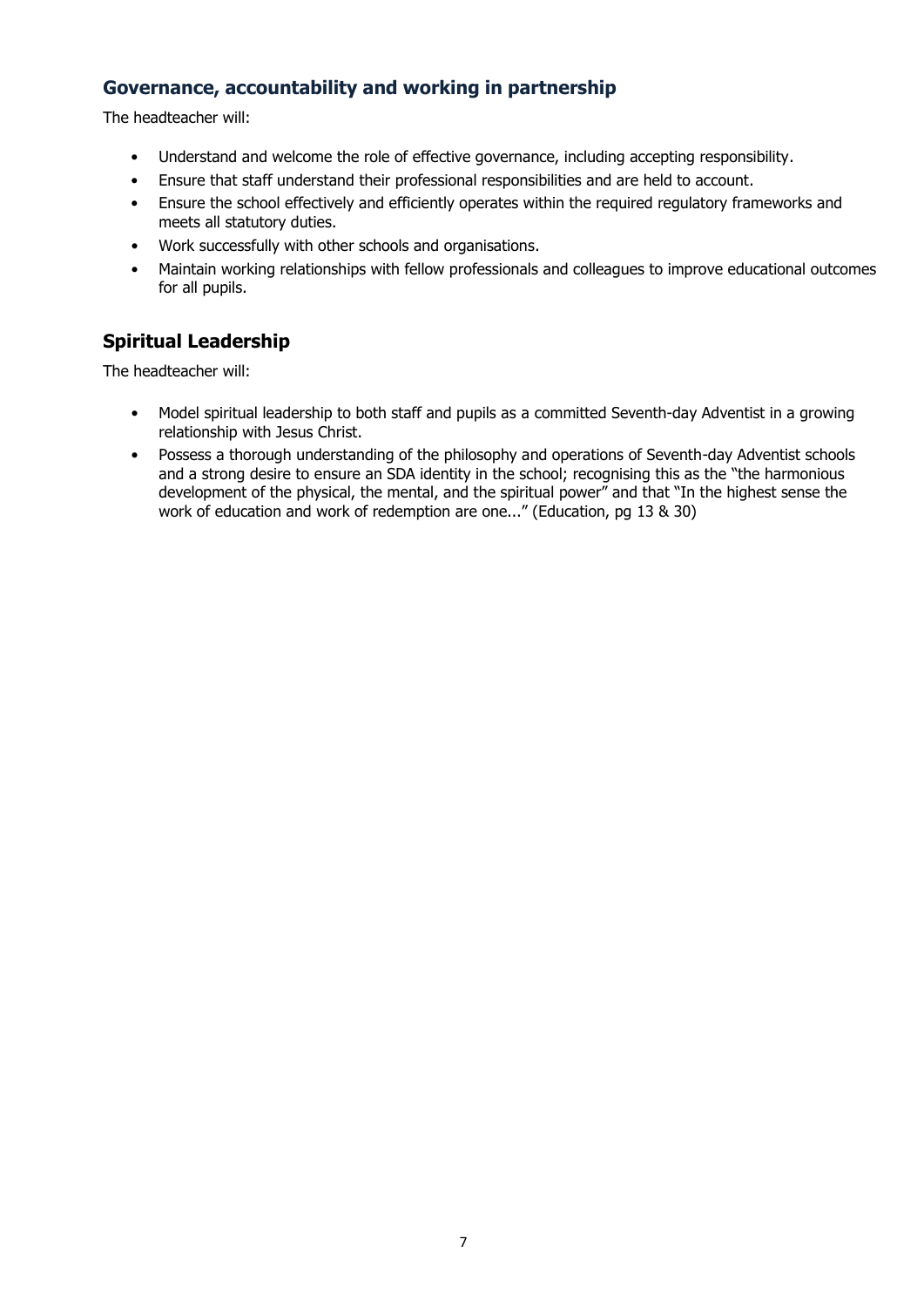## **Person Specification – Headteacher**

| <b>TRAINING AND QUALIFICATIONS</b><br>A                                       | <b>Essential</b> | <b>Desirable</b> | <b>Source</b> |
|-------------------------------------------------------------------------------|------------------|------------------|---------------|
| <b>Qualified Teacher Status</b>                                               |                  |                  |               |
| Degree or equivalent                                                          |                  |                  |               |
| National Professional Qualification for Headship (NPQH)                       |                  |                  |               |
| Evidence of commitment to continual professional development including recent |                  |                  | A/I           |
| participation in a range of relevant In-service training                      |                  |                  |               |

| <b>FAITH COMMITMENT</b><br>в                                                                                                                                                                           | <b>Essential</b> | <b>Desirable</b> | <b>Source</b> |
|--------------------------------------------------------------------------------------------------------------------------------------------------------------------------------------------------------|------------------|------------------|---------------|
| Practising SDA with evidence of participation in life of faith community                                                                                                                               |                  |                  | R/A           |
| Understanding of the distinctive nature of the SDA school                                                                                                                                              |                  |                  | I/A/R         |
| Able to articulate a philosophy for SDA education                                                                                                                                                      |                  |                  | I/A           |
| Commitment to leadership role in spiritual development of pupils and staff                                                                                                                             | M                |                  |               |
| Complete understanding of and commitment to uphold the fundamental beliefs of the<br>Seventh-day Adventist church, implementing the church's worldwide concept of Seventh-<br>day Adventist education. |                  |                  | A/I/R         |
| Experience in leading and evaluating collective acts of worship                                                                                                                                        |                  |                  |               |
| Commitment to developing school's role in the churches and wider community                                                                                                                             |                  |                  |               |
| Understanding the importance of sensitivity in working with other denominations and<br>faiths in the school and local community                                                                        |                  |                  |               |
| A commitment to getting the best outcomes for all pupils and promoting the ethos and<br>values of the school                                                                                           |                  |                  | A/I/R         |

| <b>EXPERIENCE OF TEACHING</b><br>С<br>AND SCHOOL LEADERSHIP & MANAGEMENT                                                        | <b>Essential</b> | <b>Desirable</b> | <b>Source</b> |
|---------------------------------------------------------------------------------------------------------------------------------|------------------|------------------|---------------|
| Experience of a leadership role in a SDA secondary school                                                                       |                  |                  | A/I           |
| Evidence of effective classroom practice                                                                                        |                  |                  | A/I           |
| Effective leadership experience at deputy head, assistant head or SLT level                                                     |                  |                  | A/I           |
| Demonstrable experience of successful line management and staff development                                                     |                  |                  | A/I           |
| Evidence of strategic planning to raise standards for all students                                                              |                  |                  | A/I/R         |
| Experience of successful implementation of strategies for raising achievement and<br>ensuring effective teaching and assessment |                  |                  | A/I           |
| Secure understanding of strategies for staff performance management, pay and<br>progression                                     |                  |                  |               |
| Experience of managing boarding provision                                                                                       |                  |                  | A/I           |
| Teaching experience                                                                                                             |                  |                  |               |
| Involvement in school self-evaluation and development planning                                                                  |                  |                  |               |

| PROFESSIONAL KNOWLEDGE AND UNDERSTANDING<br>D<br>Applicants should be able to demonstrate knowledge and understanding of<br>the following areas and of their implications for a SDA secondary school: | <b>Essential</b> | <b>Desirable</b> | <b>Source</b> |
|-------------------------------------------------------------------------------------------------------------------------------------------------------------------------------------------------------|------------------|------------------|---------------|
| Ability to enhance a balanced curriculum to enable students to achieve their full potential                                                                                                           |                  |                  | A/I           |
| Ability to initiate and support research and debate on effective learning                                                                                                                             |                  |                  | A/I           |
| Experience of offering challenge and support to improve performance of academic,<br>pastoral and support work                                                                                         |                  |                  | A/I           |
| Experience of leading/coordinating professional development opportunities                                                                                                                             |                  |                  | A/I           |
| Understanding of local and national policies, priorities and statutory frameworks                                                                                                                     |                  |                  | A/I           |
| The use of data to establish benchmarks and set targets for improvement                                                                                                                               |                  |                  | A/I           |
| Confidence in accessing, analysing, interpreting and synthesising information                                                                                                                         |                  |                  | A/I/R         |

 $\mathbf{r}$ 

 $\overline{\phantom{a}}$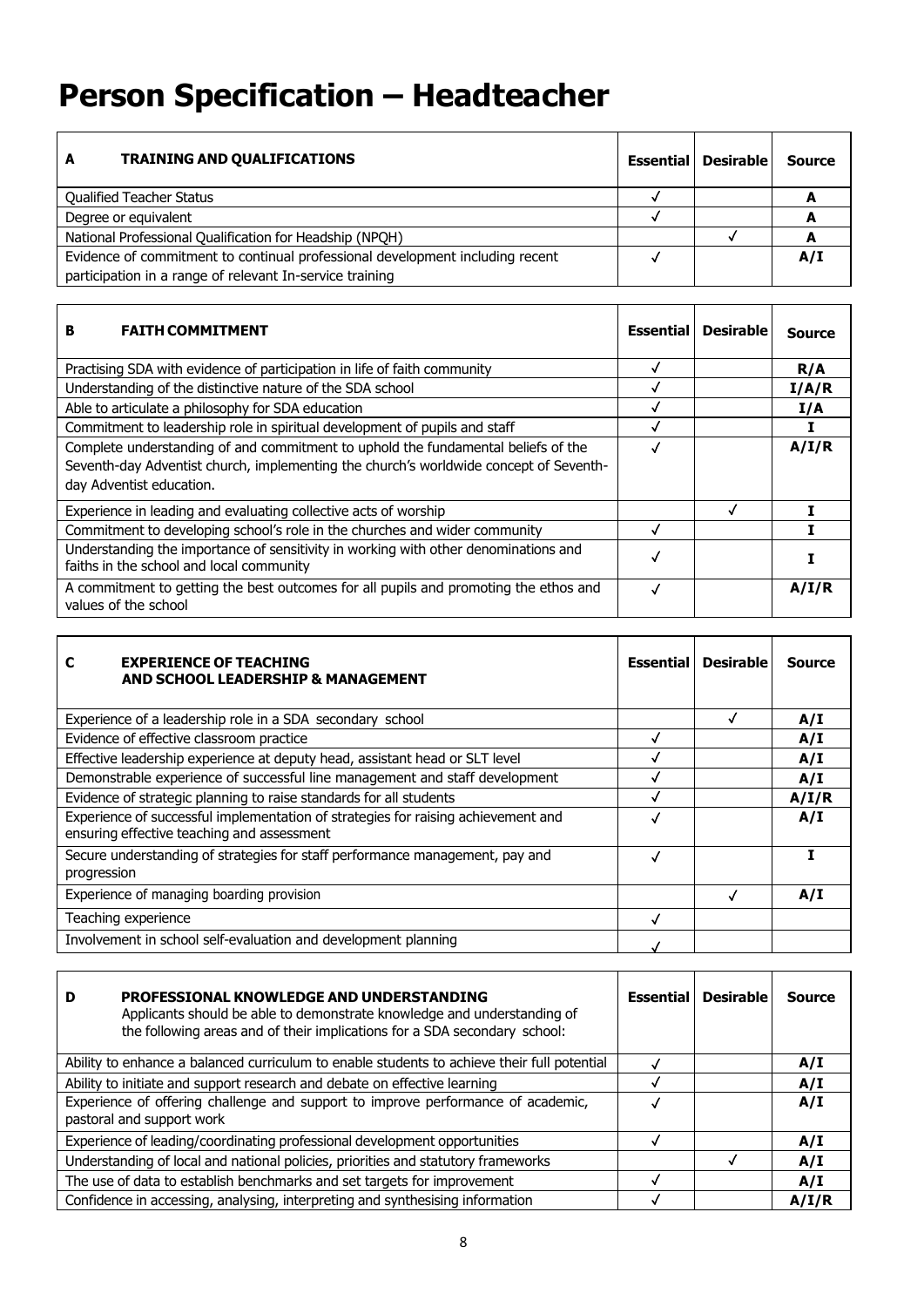| <b>PERSONAL SKILLS AND ABILITIES</b><br>Е<br>Applicants should be able to provide evidence that they have the necessary<br>personal skills and abilities required by the post: | <b>Essential</b> | <b>Desirable</b> | <b>Source</b> |
|--------------------------------------------------------------------------------------------------------------------------------------------------------------------------------|------------------|------------------|---------------|
| Live and bear witness to faith and act as a role model                                                                                                                         | √                |                  | A/I/R         |
| Purposeful leadership                                                                                                                                                          | $\checkmark$     |                  | A/I/R         |
| Approachable, has presence and enjoys being highly visible to staff, students and parents                                                                                      | $\checkmark$     |                  | I/R           |
| Ability to remain resilient, positive, enthusiastic and good humoured when working under<br>pressure                                                                           | √                |                  | A/I/R         |
| Understanding of the school's role in the church and wider community                                                                                                           | √                |                  | A/I/R         |
| Adaptability; able to embrace change                                                                                                                                           | √                |                  | A/I/R         |
| Successful involvement in recruiting, appointment and induction of staff                                                                                                       | √                |                  | A/I/R         |
| Strong commitment to raising standards                                                                                                                                         | $\checkmark$     |                  | A/I/R         |
| Ability to relate to young people                                                                                                                                              | √                |                  | A/I/R         |
| Imaginative, inspirational and enthusiastic                                                                                                                                    | $\checkmark$     |                  | A/I/R         |
| Inquisitive and able to think creatively, solve problems and make decisions based on<br>sound judgement                                                                        | $\checkmark$     |                  | I/R           |
| Self-motivated with excellent organisational skills and the ability to prioritise workload<br>effectively                                                                      | $\checkmark$     |                  | A/I/R         |
| Confidence to delegate management tasks, trust those responsible and monitor their<br>implementation                                                                           | √                |                  | I/R           |
| Good communication skills (written and oral)                                                                                                                                   | $\checkmark$     |                  | A/I/R         |
| Positive views about parental involvement and the partnership between home, school<br>and church                                                                               | $\checkmark$     |                  | A/I/R         |
| Able to ensure resources are deployed to the maximum benefit of staff and students                                                                                             | √                |                  | A/I/R         |
| Ability to inspire and develop leadership in others                                                                                                                            | $\checkmark$     |                  | A/I/R         |
| Ability to collaborate effectively with other partners and build and maintain good<br>relationships with all stakeholders                                                      | $\checkmark$     |                  | A/I/R         |
| Values diversity and the unique contribution that every individual makes to the learning<br>community                                                                          | $\checkmark$     |                  | A/I/R         |
| Competent user of ICT                                                                                                                                                          | √                |                  | A/I/R         |
| Data analysis skills, and the ability to use data to set targets and identify weaknesses                                                                                       | $\checkmark$     |                  | A/I/R         |
| Understanding of high-quality teaching based on evidence, and the ability to model<br>this for others and support others to improve                                            | $\checkmark$     |                  | A/I/R         |
| Understanding of school finances and financial management                                                                                                                      | $\checkmark$     |                  | A/I/R         |
| Commitment to uphold the 7 principles of public life (the Nolan principles) at all times                                                                                       | $\checkmark$     |                  | A/I/R         |
| Commitment to maintaining confidentiality at all times                                                                                                                         | √                |                  | A/I/R         |
| Ability to work under pressure and prioritise effectively                                                                                                                      | $\checkmark$     |                  | A/I/R         |

| <b>SAFEGUARDING</b><br>G                                                                                          | Essential | <b>Desirable</b> | <b>Source</b> |
|-------------------------------------------------------------------------------------------------------------------|-----------|------------------|---------------|
| Understanding of responsibilities of the headteacher in ensuring compliance with Health<br>and Safety legislation |           |                  | A/I/R         |
| Clear commitment to and understanding of child protection matters, safeguarding<br>legislation and practice       |           |                  | A/I/R         |

Assessment Source: A – Application, I – Interview, R – References

**NB:** References will be used to support the selection panel's assessment. If shortlisted, any relevant issues arising from references will also be taken up at interview.

#### **What is the objective definition of a 'practising Seventh-day Adventist' for appointments to key posts in Seventh-day Adventist Schools?**

To objectively define what a 'practising Seventh-day Adventist' is when assessing applicants for key leadership posts within a Seventhday Adventist school, it is necessary to understand that there are general obligations as well as essential components that constitute 'practice' of the faith in the teachings of the Seventh-day Adventist Church.

Seventh-day Adventist education is built on the beliefs and values of the Seventh-day Adventist Church and that all activities of a school are Bible-based, Christ-centred, Service-oriented, and Kingdom directed. The headteacher is the spiritual leader of the school.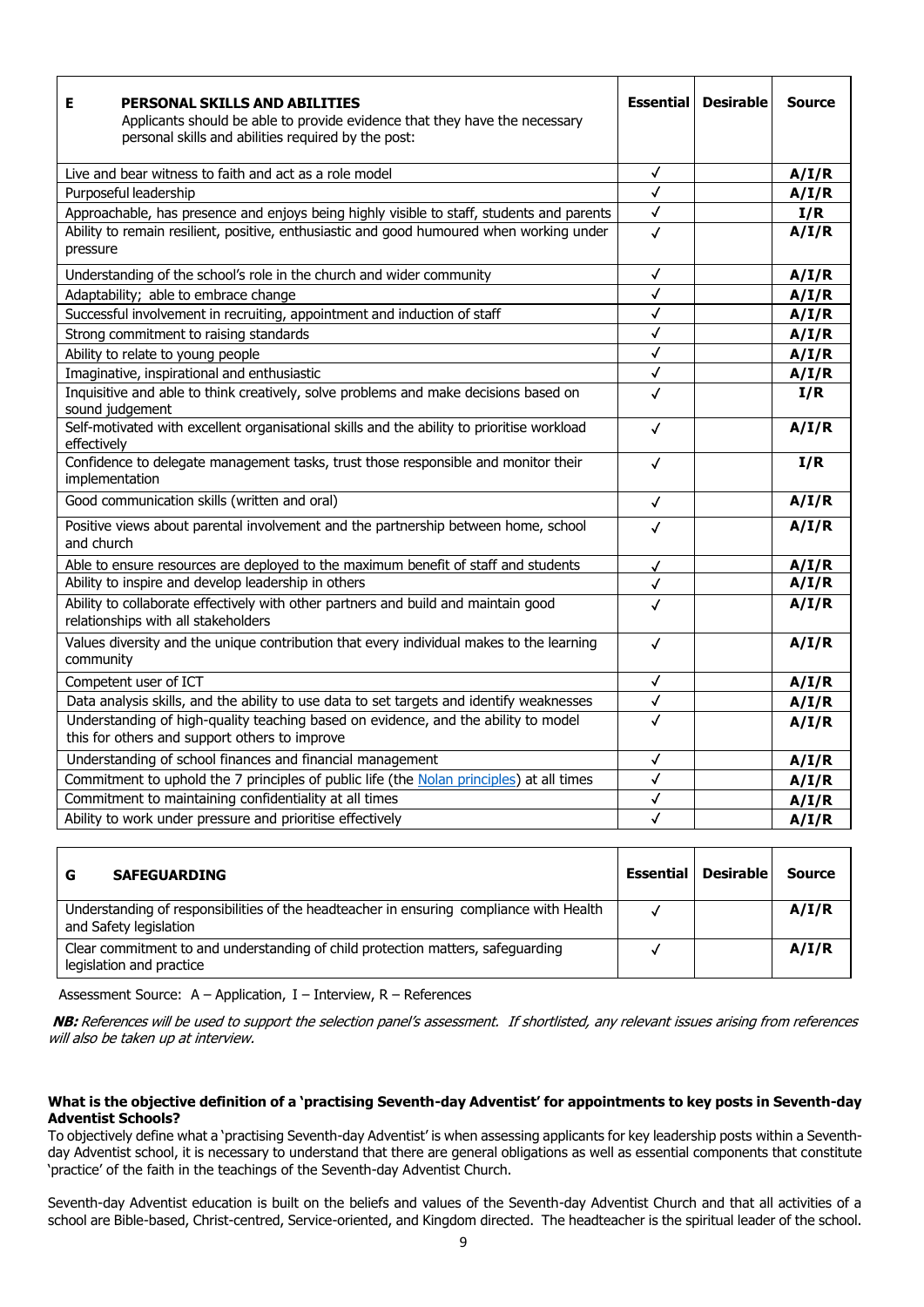While many aspects of spiritual leadership may be delegated to others, the personal influence of the headteacher as a positive role model to students, teachers, and parents cannot be underestimated. It is the pervasive influence of the headteacher's actions and concerns that inspires and encourages others to be drawn to Christ.

In order to ensure that the objectives of Seventh-day Adventist schools are achieved and the ethos of Seventh-day Adventist schools is maintained, the Church's general obligations for its members require that they strive to live lives of holiness by being faithful to the teaching of the Bible, by trying to uphold the values proclaimed in God's Word, by assisting in the Church's mission to make Christ known to all peoples (Matthew 28:19&20), by upholding privately and publicly the Church's moral and social teaching, by endeavouring to follow an informed conscience and by making every effort to keep the precepts of the Church. This is the 'practice' of the Seventh-day Adventist faith in its widest and all-encompassing sense. At the heart of these general obligations though, there are essential components for "membership" in the Seventh-day Adventist Church. These are embodied in the fundamental beliefs of the Seventh-day Adventist church (see [https://www.adventist.org/beliefs/\)](https://www.adventist.org/beliefs/). The preservation of membership is not limited to purely religious church activity but is to be an integral part of the whole lifestyle of a member of the Church. It is what essentially constitutes being a committed and 'practising Seventh-day Adventist'.

Preferential employment practices are maintained in Seventh-day Adventist schools as provided for in the Equalities Act 2010. For further information including examples where there may be a reason why somebody is not in a position to take up a key responsibility in a Seventh-day Adventist school, please see 'Faith Schools in England' by Robert Long and Shadi Danechi, House of Commons Library, Briefing Paper Number 06972, 20 December 2019, pgs 7&8. [\(https://researchbriefings.files.parliament.uk/documents/SN06972/SN06972.pdf\)](https://researchbriefings.files.parliament.uk/documents/SN06972/SN06972.pdf)